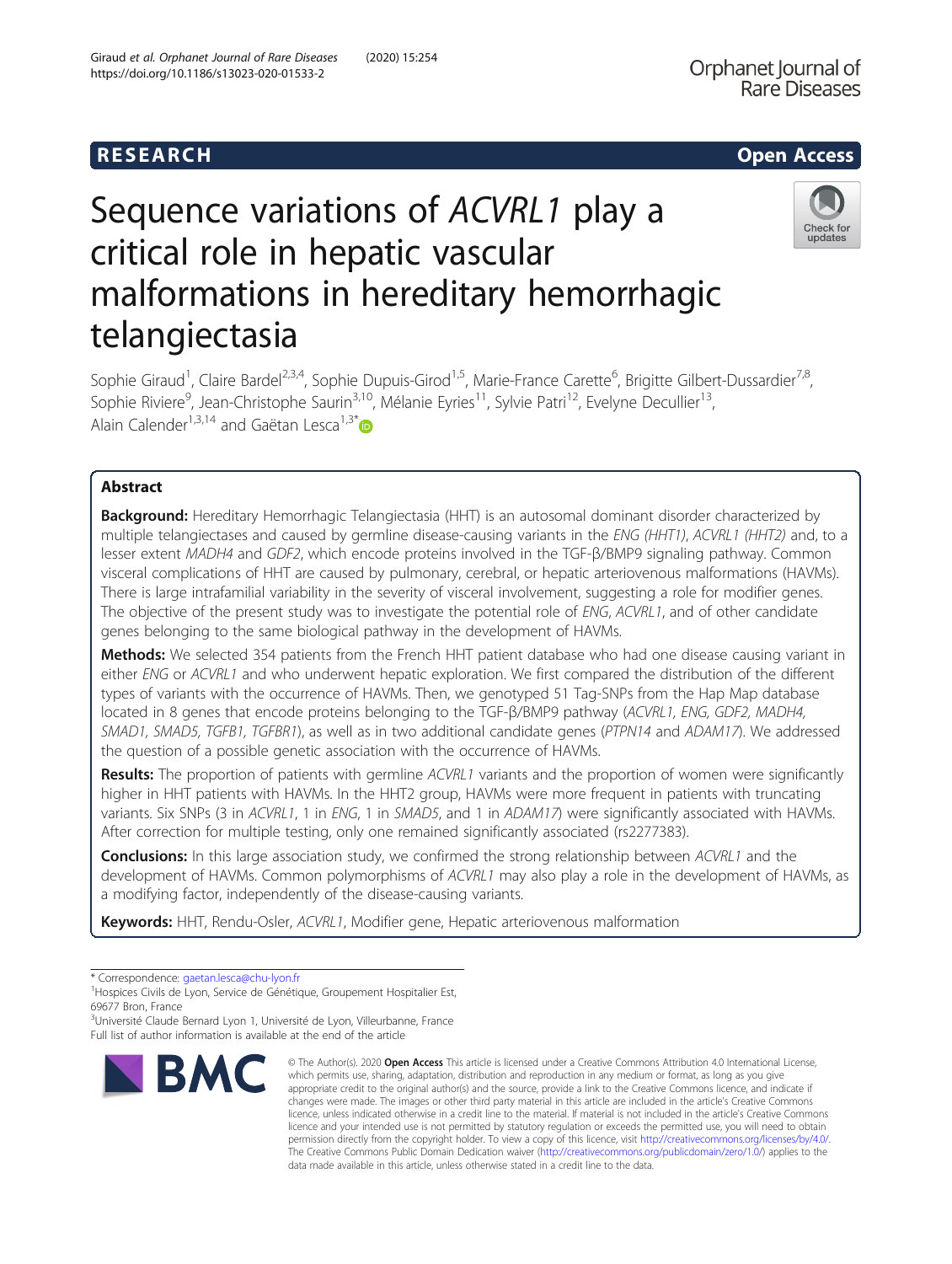#### Background

Hereditary Hemorrhagic Telangiectasia (HHT, Rendu-Osler-Weber syndrome, ORPHA 774) is an autosomal dominant systemic disease whose primary pathogenic expression is arteriovenous malformation. Common manifestations are recurrent epistaxis beginning in childhood and cutaneous telangiectases, which are clusters of abnormally dilated capillaries. Visceral complications include intestinal bleeding and pulmonary (PAVM), hepatic (HAVM) and central nervous system arteriovenous malformations [\[1](#page-5-0)].

HHT is related to deleterious variants in 2 major genes: ENG (OMIM 131195) that encodes endoglin and which is located on chromosome 9q and causes HHT1 (OMIM 187300), and ACVRL1 (OMIM 601284) that encodes activin receptor-like kinase type 1 (ALK1), which is located on chromosome 12q and causes HHT2 (OMIM 600376) [[2,](#page-5-0) [3](#page-6-0)]. Disease-causing variants in the MADH4 gene (OMIM 60093), which encodes SMAD4 and is located on chromosome 18q, have been found in patients with juvenile polyposis and HHT symptoms [\[4](#page-6-0)]. Furthermore, missense variants in GDF2 gene (OMIM 605120), which encodes bone morphogenetic protein-9 (BMP9) and is located on chromosome 10q, have been found in 3 individuals with a vascular phenotype overlapping with HHT, characterized by epistaxis and telangiectasia without solid-organ involvement [\[5](#page-6-0)]. About 5–10% of the patients fulfilling the HHT clinical features do not have a germline pathogenic variant in one of these genes [[6](#page-6-0)].

Mutations in two other genes, RASA1 (OMIM 139150) and EPHB4 (OMIM 600011), were reported in patients with overlapping, but clinically distinct disorders, named capillary malformation-arteriovenous malformation 1 (OMIM 608354) and 2 (OMIM 618196), respectively [\[7,](#page-6-0) [8\]](#page-6-0).

Endoglin and ALK1 are predominantly expressed in endothelial cells and are receptors of the transforming growth factor-β (TGF-β) family that mediates responses to BMP9, and to a lesser extent, to BMP10 and TGF-β1/ β3 [\[9](#page-6-0), [10\]](#page-6-0). Both endoglin and ALK1 bind BMP9 and, in association with BMPR2, trigger signaling pathways mainly via SMAD1 and SMAD5, which form heteromeric complexes with SMAD4 and translocate into the nucleus where they regulate the transcriptional activity of target genes.

HAVMs consist of arteriovenous shunting responsible for high-output cardiac failure, ascites, and biliary ischemia with sepsis. Liver transplantation remains the main treatment option in advanced stages although new treatments such as anti-vascular endothelial growth factor therapies are emerging [\[11](#page-6-0), [12\]](#page-6-0). The higher prevalence of HAVMs in patients with germline pathogenic ACVR  $L1$  variants, compared to  $ENG$ , has been suggested by several studies [\[13](#page-6-0)–[16\]](#page-6-0) and confirmed by a prospective study including 102 HHT patients [[17\]](#page-6-0). In the latter study, based on data from hepatic Doppler sonography, 71% patients had HHT2, and 63% of these had HAVMs.

The wide intrafamilial clinical variability in HHT, including liver involvement, suggests a role for modifier genes, in addition to the ENG or ACVRL1 diseasecausing variants. The objective of the present study was to investigate the potential role of genetic variations in ACVRL1, ENG, and a selection of other genes encoding proteins of the TGFβ/BMP9 pathway in the development of HAVMs.

#### **Methods**

#### Patients

This is an non-interventional study including DNA from 354 patients with a diagnosis of HHT confirmed by molecular genetics (107 with ENG disease-causing variants and 247 with ACVRL1 disease-causing variants) and who benefited from systematic hepatic evaluation by ultrasound Doppler  $(n = 247)$ , contrast abnominal CT  $(n = 51)$ , or both exams  $(n = 56)$ . The patients were collected through the three laboratories involved in HHT genetic diagnosis in France: Lyon ( $n = 248$ ), Paris ( $n =$ 91), and Poitiers ( $n = 15$ ). The number of patients with MADH4 disease-causing variants was too low (< 30) for statistical analyses. Patients had given written consent for the study of genetic factors involved in HHT according to the French bioethics law. Genetic and clinical data have been collected in the French HHT patient database (CIROCO) from 2005 to 2013.

Patients were classified into three groups according to clinical data or to liver imaging (if asymptomatic) that has previous shown to reflect disease severity [\[17](#page-6-0)]: i) group 1 had no liver abnormality: diameter of the common hepatic artery  $< 6.5$  mm (which was the most commonly indicated measure in hepatic exploration), maximum velocity in the hepatic artery  $< 120$  cm/s, ii) group 2 had isolated enlargement of the diameter (between 6.5 and 10.5) or of the velocity of the hepatic artery  $( \geq 120 \text{ cm/s})$ , iii) group 3 had either a common hepatic artery diameter higher than 10.5 cm, heart failure due to hepatic shunt, or had undergone liver transplantation for severe liver involvement.

#### Analysis of disease-causing ENG and ACVRL1 variants

DNA was extracted from patient blood according to standard procedures. ENG and ACVRL1 were analyzed by sequencing on a 3130XL sequencer (Thermo Fisher Scientific, Illkirch-Graffenstaden, France). Large rearrangements were identified by Quantitative Multiplex PCR Short Fragments (QMPSF) or Multiplex Ligation PCR Amplification (MLPA) using the P093 Salsa MLPA HHT/PPH1 probe set (MRC-Holland, Amsterdam, The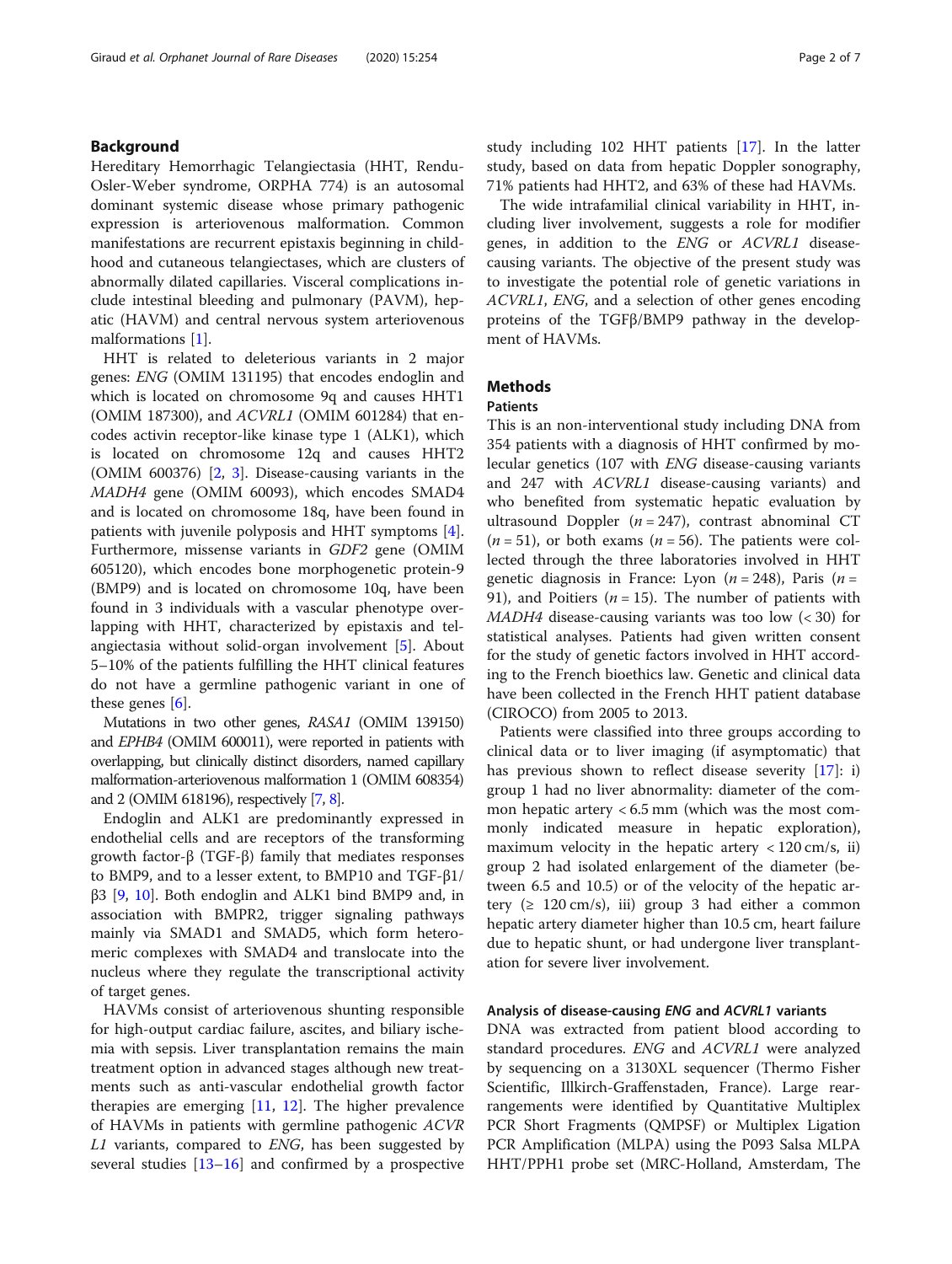Netherlands) on a 3130XL sequencer. The detailed de-scription of analysis has been previously reported [[18\]](#page-6-0).

#### SNP selection and genotyping

As potential candidate modifier genes for HHT, we selected ACVRL1, ENG and MADH4, the ligands (BMP9/GDF2 and TGFB1) and the receptor of the TGF-<sup>β</sup> signaling pathway (TGFBR1), and two main transcription factors implicated in the TGF-<sup>β</sup> signaling pathway (SMAD1 and SMAD5). Fortyeight Tag-SNPs from the HapMap project were chosen using Haploview V4.1 software [\(https://www.broadinstitute.org/](https://www.broadinstitute.org/haploview/haploview) [haploview/haploview](https://www.broadinstitute.org/haploview/haploview)) [\[19](#page-6-0)]. All SNPs with a maximum r2 value of 0.8 (pairwise tagging approach) and a minor allele frequency (MAF) of at least 5% in CEU HapMap individuals ([https://ftp.ncbi.nlm.nih.gov/hapmap/genotypes/2010-05\\_pha](https://ftp.ncbi.nlm.nih.gov/hapmap/genotypes/2010-05_phaseIII/hapmap_format/polymorphic/)[seIII/hapmap\\_format/polymorphic/\)](https://ftp.ncbi.nlm.nih.gov/hapmap/genotypes/2010-05_phaseIII/hapmap_format/polymorphic/) were selected: ACVRL1 (rs7956340, rs11169953, rs11169954, rs1150051, rs2277383, rs706819, rs2293092), ENG (rs10987759, rs4836585, rs16930129, rs10121110, rs2005129, rs11792480, rs17557600, rs3739817, rs10819309, rs10987746, rs1330684), GDF2 (rs3758496, rs12252199, rs9971293, rs9421799), MADH4 (rs10502913, rs948588, rs12458752), SMAD1 (rs6537355, rs959641, rs2118438, rs714195, rs1016792, rs13120142, rs12505085), SMAD5 (rs5008734, rs746994, rs746993, rs17749249), TGFB1 (rs2241715, rs4803455, rs8110090, rs11466338, rs11466345), and TGFBR1 (rs10988705, rs10819638, rs6478974, rs10739778, rs10512263, rs928180, rs10733710).

In addition, we also genotyped two SNPs of the PTPN14 gene (rs2936018 and the Tag-SNP rs3002297 chosen with Haploview) and one SNP in the ADAM17 gene that have been shown to be associated with PAVMs in HHT1 patients [\[20](#page-6-0), [21](#page-6-0)].

For genotyping, DNA was amplified by PCR (PCR conditions available upon request). Analysis of 36 SNPs was performed by High Resolution Melting (HRM) on a Light Scanner Instrument according to the manufacturer's protocol (Idaho Technology, Salt Lake City, UT, USA) when heterozygous genotypes could be easily distinguished from the homozygous one. For the 15 other SNPS, since HRM was not conclusive, analysis was performed by direct sequencing on a 3130XL sequencer.

#### Statistical analysis

#### Identification of modifier genes

In order to look for modifier gene for hepatic involvement in HHT, patients of group 1 (no liver disease) were compared to patients of group  $2 + 3$  (mild or severe hepatic involvement). The association between liver disease severity and the different SNPs was tested using a mixed-effects logistic regression model including sex, gene responsible for HHT (ENG or ACVRL1) and age at diagnosis of hepatic abnormality for patients of groups 2 and 3, or age at the last normal hepatic exploration for patients of group 1 (referred to as "age at hepatic screening" in the following sections) as covariates.

To improve the convergence of the model, age at hepatic exploration was centered. An individual random effect was added to take family relationships into account. The analysis was performed using the R package pedigreemm [\[22](#page-6-0)].

In a first step, all 51 SNPs were tested in turn. Their genotypes were modeled using an additive effect (genotypes were coded 0 for homozygous for the major allele, 1 for heterozygous and 2 for homozygous for the minor allele). As many tests were performed, the risk of false positive results was controlled using the False Discovery Rate (FDR) [\[23](#page-6-0)]. For all SNPs with  $p \le 0.05$  (prior to the correction for multiple testing), a second model was fitted to estimate separately the effect of being homozygous for the minor allele or heterozygous compared to the reference (homozygous for the major allele).

#### Analysis of clinical variables

The effect of clinical variables (sex, age at hepatic screening, type of pathogenic variant, gene responsible for HHT) on the phenotype (groups 1, 2, and 3) was tested with two sided Cochran-Armitage trend tests (R package DescTools) for qualitative data or one-way analysis of variance for quantitative data. The proportion of missense variant in HHT1 and HHT2 was compared with Pearson Chi-Squared test. Some patients being related, the independence assumption may not exactly be met so the effect of these variables was confirmed in multivariate mixed-effect logistic regression models. In addition, when the type of variant is studied, there might be a bias due a founder mutation  $[24]$  $[24]$  that was found in 55 HHT2 patients. Analyses were thus performed both with and without these 55 patients.

#### Results

#### Clinical data

A total of 354 patients were analyzed: 206 females and 148 males. The proportion of females and the age of patients at hepatic exploration increased significantly in function of the severity of HAVM (Table [1](#page-3-0)). This was also found in mixed logistic models ( $p < 10^{-5}$  for age at hepatic screening, and  $p < 10^{-3}$  for sex).

#### Distribution of the ACVRL1 and ENG disease-causing variants

On a total of 107 HHT1 patients, 44 (41.1%) had hepatic involvement, including 10 individuals of group 3. There were 247 HHT2 patients: 187 (75.7%) had hepatic disease including 83 of group 3. The proportion of HHT2 patients increased significantly according to the severity of HAVM (Table [1](#page-3-0) and  $p < 10^{-5}$  in the mixed logistic model).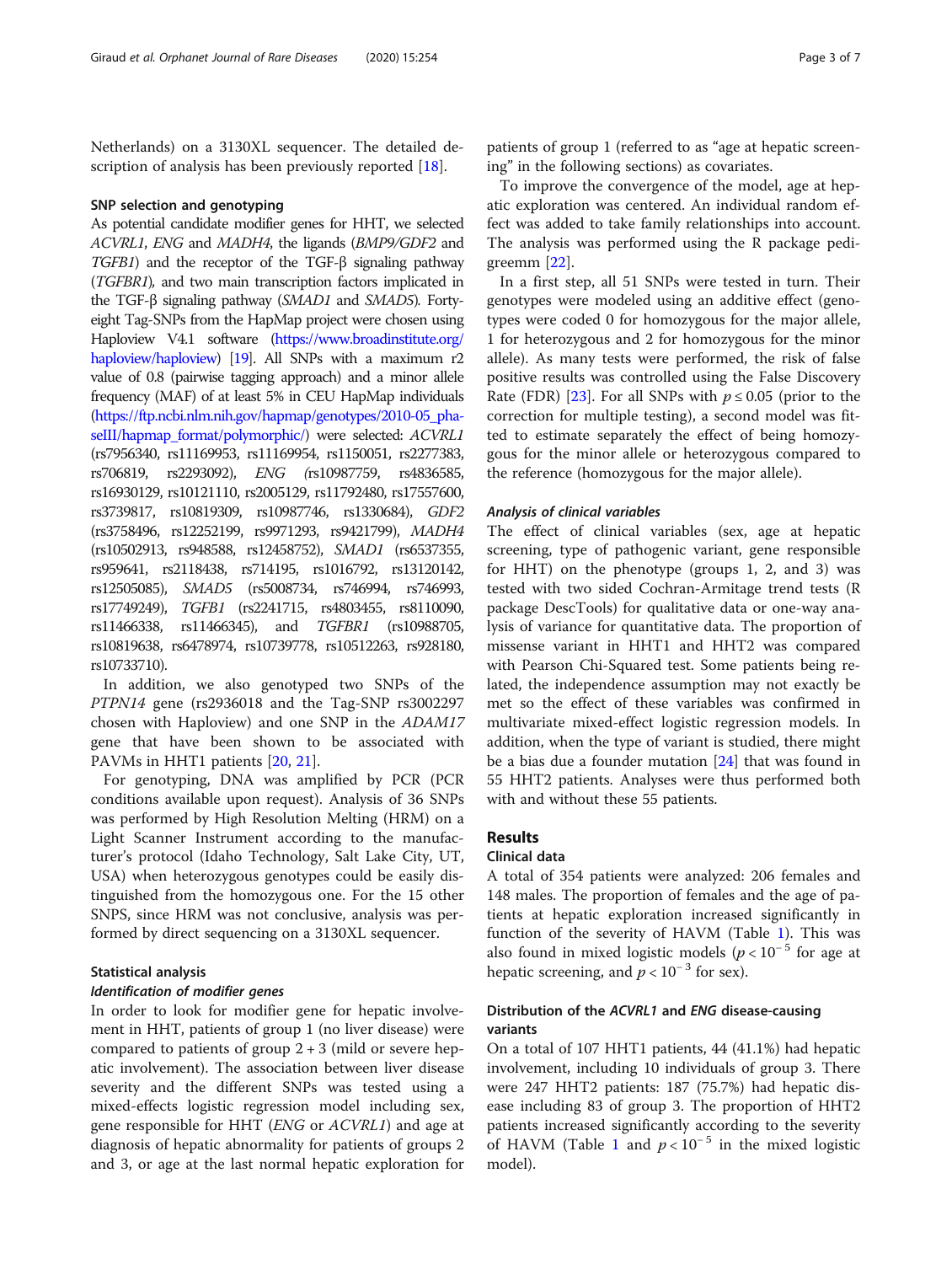|                                                        | Group 1       | Group 2       | Group 3       | <b>Total patients</b> | <i>p</i> -value        |
|--------------------------------------------------------|---------------|---------------|---------------|-----------------------|------------------------|
| Number of patients                                     | 123           | 138           | 93            | 354                   |                        |
| Number of females (% in the group)                     | 55 (55.3%)    | 84 (60.9%)    | 67 (72.0%)    | 206 (58.2%)           | $4.35 \times 10^{-5}$  |
| Mean age at hepatic screening $\pm$ standard deviation | $43.4 + 15.5$ | $51.5 + 14.5$ | $57.6 + 13.0$ | $50.3 + 15.5$         | $2.5 \times 10^{-11}$  |
| HHT2 (% of the cohort)                                 | 60 (48.8%)    | 104 (75.4%)   | 83 (89.2%)    | 247 (69.8%)           | $5.85 \times 10^{-11}$ |

<span id="page-3-0"></span>Table 1 Clinical characteristics in the three phenotype groups of hepatic involvement

The distribution of the types of disease-causing variants for ACVRL1 (HHT2) and ENG (HHT1) was different: the proportion of missense was higher in the *ACVR L1* group (Table 2, all patients:  $p < 0.0002$ , founder muta-*L1* group (Table 2, all patients:  $p < 0.0002$ , founder muta-<br>tion, bias, removed:  $p < 1.7 \times 10^{-8}$ ), in accordance, with tion bias removed:  $p < 1.7 \times 10^{-8}$ ) in accordance with data from the international mutation database (http:// data from the international mutation database [\(http://](http://arup.utah.edu/database/HHT) [arup.utah.edu/database/HHT](http://arup.utah.edu/database/HHT)).

In the HHT2 group, the proportion of truncating variants increased with the severity of liver involvement. The increase was not statistically significant when all HHT2 patients were considered ( $p = 0.052$ ) but when the bias due to the founder mutation is removed, it is significant ( $p = 0.01254$  $p = 0.01254$  $p = 0.01254$ ) phenotype (Fig. 1).

#### Association with modifier genes

A significant association ( $p = 0.0001$ ) was found between an ACVRL1 SNP (rs2277383) and HAVM. This remained significant after correction for multiple testing with the FDR  $(p = 0.0052)$ . There was also an association between HAVM and 3 other ACVRL1 SNPs (rs11169953, rs1150051, rs2293092), one ENG SNP (rs3739817), one SMAD5 SNP (rs5008734), and one ADAM17 SNP (rs10495565), but none of them achieved significance after correction for multiple testing: an additional table file shows this in more details [Additional file [1\]](#page-5-0).

When we analyzed the data within each HHT genetic subgroup, rs2277383 was not significantly associated with HAVM in the HHT1 patients. On the other hand, one ACVRL1 SNP (rs1150051) and one ADAM17 SNP (rs10495565) were associated with HAVM in HHT1 patients, but the association did not reach significance after correction for multiple testing by FDR. In contrast, in HHT2 patients, there was a significant association between rs2277383 and HAVM ( $p = 10^{-4}$  before correction for multiple testing and  $p = 0.026$  after correction) and an association with 2 other ACVRL1 SPNs (rs11169953, rs2293092), and the same SMAD5 SNP (rs5008734), which did not reach significance after correction for multiple testing.

#### **Discussion**

In the present study we investigated the role of different genetic factors in the occurrence of HAVM in HHT patients. We confirmed the more severe hepatic involvement in females than in males, already observed in previous studies, with a growing proportion of women with the severity of hepatic disease (Table 1) [[15](#page-6-0), [16](#page-6-0), [25](#page-6-0)]. One striking characteristic of HHT is the wide interfamilial and intrafamilial variability in the clinical expression of visceral AVMs. Interfamilial variability suggests that some disease-causing variants may have different consequences compared to others while intrafamilial variability is rather in favor of a role for additional factors, such as modifier genes.

We first studied the relationship between the germline pathogenic variant and the risk of HAVM. In a previous study of genotype-phenotype correlation in HHT we observed a higher frequency of hepatic involvement in HHT2 patients compared to HHT1 patients; although the difference did not reach statistical significance [\[15](#page-6-0)], it was supported by other studies [\[16](#page-6-0), [26\]](#page-6-0). In the previous study only 57% (197/343) of the patients had systematic hepatic exploration and the criteria for hepatic involvement and severity were not well defined at that time [\[15](#page-6-0)], whereas, in this study, hepatic exploration following the criteria defined in 2008 was performed in all patients [\[17\]](#page-6-0). Clinical records were revisited and patients were classified into 3 severity groups. Based on this improved classification of patients we could confirm the higher frequency of HAVMs in HHT2 patients. Among HHT2 patients, the proportion of truncating variants increased with the severity of liver involvement. Significance was reached when we excluded the patients with the c.1112dup/p.Thr372fs variant, which results from a regional founder effect and may introduce confounding

Table 2 Type of variant according to the disease-causing gene

|                | Type of variant |                 |             |            |            |                               |              |  |  |  |
|----------------|-----------------|-----------------|-------------|------------|------------|-------------------------------|--------------|--|--|--|
|                | Missense        | In-frame indels | Splice-site | Non sense  | Frameshift | Large deletion or duplication | <b>Total</b> |  |  |  |
| $ENG^*$ (HHT1) | 25 (24.0%)      | 4 (3.8%)        | 16 (15.3%)  | 20 (19.2%) | 33 (30.8%) | $6(5.6\%)$                    | 104          |  |  |  |
| ACVRL1 (HHT2)  | 112 (45.3%)     | 4 (1.6%)        | 19 (7.7%)   | 25 (10.1%) | 85 (34.4%) | 2 (0.8%)                      | 247          |  |  |  |

\* 3 ENG variants which affected the initiation codon were excluded because their effect was not demonstrated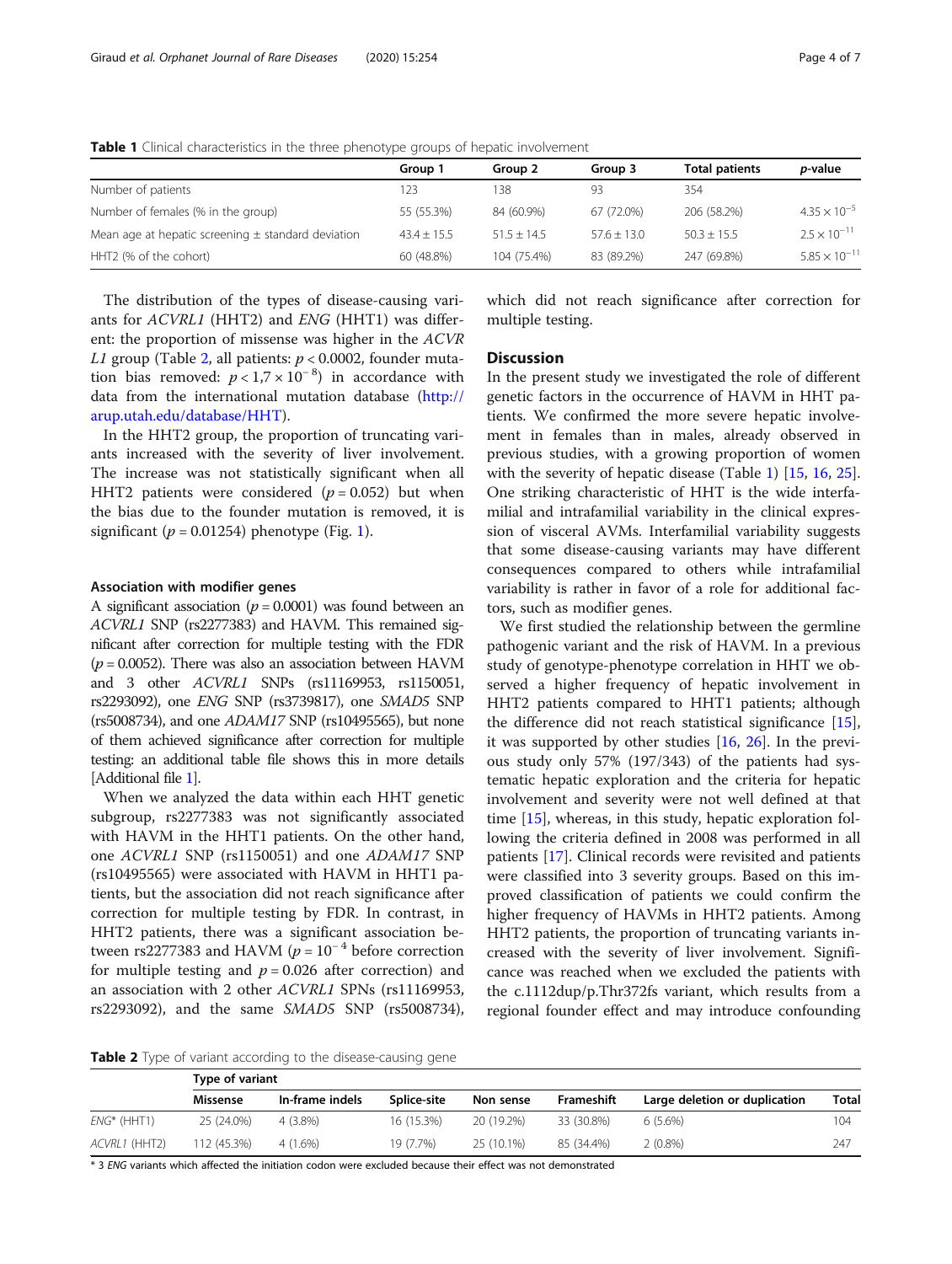<span id="page-4-0"></span>

factors. No association with the type of variant was observed for the HHT1 group.

The large intrafamilial variability of HAVM in HHT suggests a role for modifier genes or for non-genetic factors. The higher prevalence of hepatic involvement in females, which is well known and observed herein, suggests a role for hormonal factors or other sexdetermined genetic factors. However, it is of note that previous studies, based on immunochemistry analyses of oestrogen and progesterone receptors expression in patients with HHT has brought controversial results and do not support a role for hormonal receptors, at least in the mucosa from nasal telangiectases [[27](#page-6-0), [28](#page-6-0)].

Modifying genetic factors may be located in trans, i.e. on the allele of ENG or ACVRL1, which does not carry the disease-causing pathogenic variant or in a different gene. We tested the hypothesis of a modifier role for ACVRL1, ENG, and six other genes encoding proteins of the TGFβ/BMP9 pathway. Six SNPs (3 in ACVRL1, 1 in ENG, 1 in SMAD5, and 1 in ADAM17) were significantly associated with HAVMs but after correction for multiple testing, only one remained significantly associated (rs2277383). This SNP is located in the last intron of ACVRL1 and is not predicted to affect splicing. The frequency of HAVMs was lower in HHT2 patients with the less frequent allele (G). Since this SNP is located in intron 9, 155 bases before exon 10 (c.1378-155  $T/G$ ) this association could be due to linkage disequilibrium with the c.1112dup founder pathogenic variant that was present in 53 patients (21%). In order to test this hypothesis, we performed another analysis excluding these patients. The association between this SNP and HAVM was still highly significant. These results suggest that the (G) allele could be a protective factor towards hepatic involvement, at least in HHT2 patients. This SNP could have an effect on the regulation of expression of the mutated allele of ACVRL1. Alternatively, it could be in linkage-disequilibrium with another SNP with a functional effect. A recent study suggested an association between the  $ACVRL1$  SNP (c.314-35A > G) and the occurrence of pulmonary and hepatic involvement in HHT1 patients [[29](#page-6-0)]. This is rather in favor of the hypothesis of common mechanisms for the development of arteriovenous malformation in different organs. In that study, however, hepatic involvement was determined according to clinical screening only and no systematic echography evaluation was performed as was the case herein. This methodological difference may have influenced the results since liver involvement is agedependent in HHT and evolved asymptomatically for many years.

In the present study we also included two SNPs of PTPN14 and 1 SNP of ADAM17, which were previously suggested to play a role in HHT [[20,](#page-6-0) [21](#page-6-0)]. PTPN14 is located in a region orthologous to mouse Tgfbm2 that is a modifier locus for the phenotype of  $Tgfb^{-/-}$  mice [\[30](#page-6-0)]. Association of two SNPs of this gene with the occurrence of PAVMs was reported in a cohort of 721 Dutch patients and replicated in a cohort of 222 French patients [[20](#page-6-0)]. In the present study we did not detect any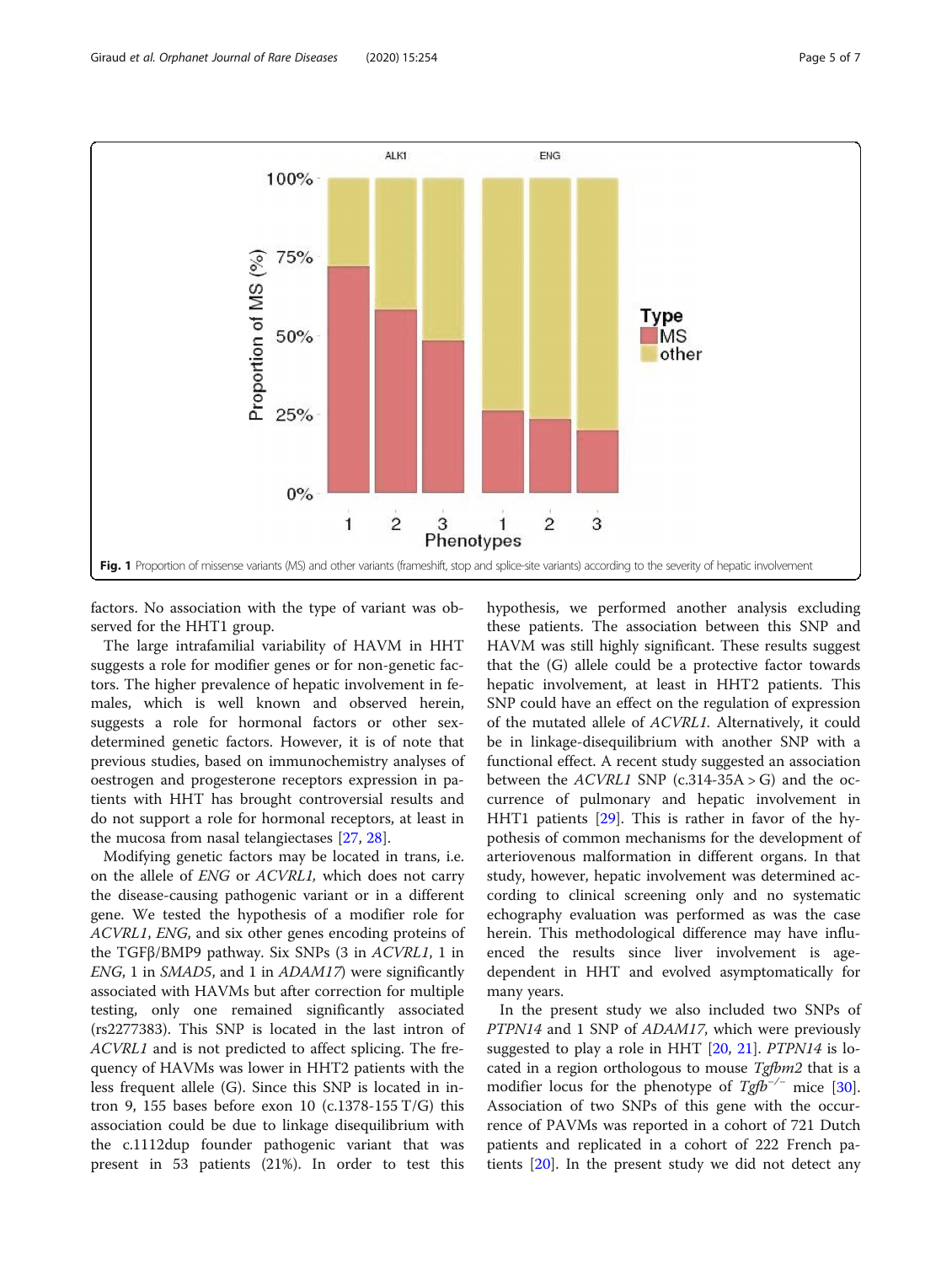<span id="page-5-0"></span>association between these two SNPs and hepatic involvement. ADAM17 is located in a region orthologous to Tgfbm3b, another modifier locus for the  $Tgfb^{-/-}$  mice. Three SNPs of this gene were shown to be associated with the presence of PAVMs in HHT1 patients in the Dutch and French cohorts [\[21](#page-6-0)]. In the present study, we found a trend towards an association between HAVM and the common (G) allele of the ADAM17 SNP (rs10495565) in HHT1 but not in HHT2 patients. Functional data provided supporting evidence for PTPN14 involvement in the endoglin/ALK1 biological pathways in the lung [[31\]](#page-6-0). The latter study also found that genetic variations in the wild-type ENG allele, inherited from the unaffected parent, may modify the risk for pulmonary AVMs in HHT1 patients. The pulmonary AVM-atrisk allele ENG-rs10987746-C associates with a slight but significant reduction in ENG transcript levels in human lymphoblastoid cell lines, providing supporting evidence that genetic variation within this gene may influence its own expression. In the present study, we also found a trend towards an association of one ENG SNP (rs3739817) with HAVM in the whole HHT group, but not in the HHT1 or HHT2 subgroups. A recent study in 752 HHT patients failed to find significant association for candidate genes with arteriovenous malformations of different organs, including HAVMs [\[32](#page-6-0)]. However, it is of note that the characterization of liver involvement was different in that study, based on hepatic or cardiac symptoms and signs only. The data presented herein suggest that the possible effects of modifier genes could be different according to the genetic type of HHT (HHT1 versus HHT2), resulting from a yet unknown mechanism. The identification of genetic factors that influence the clinical outcome of a disease with wide intrafamilial and interfamilial clinical variability, such as HHT, may lead to a better understanding of pathophysiological mechanisms and to pave the way for the development of targeted treatments.

#### Limitations of the study

The fact that the significant association between the ANP rs2277383 and HAMV was not observed in the HHT1 subgroup may probably be due to the lower number of patients. The present results need to be confirmed by studies performed in larger cohorts of patients or supported by biological experiments on cellular or animal models.

#### Conclusion

Our data confirm that ACVRL1 variants are highly associated with the risk of HAVMs, and that this risk may be higher in HHT2 patients. In addition to the diseasecausing variant, common polymorphisms of ACVRL1 may also play a role in the modulation of this risk, at least in the HHT2 group. These results emphasize the major role of ACVRL1 in the development of HAVMs.

#### Supplementary information

Supplementary information accompanies this paper at [https://doi.org/10.](https://doi.org/10.1186/s13023-020-01533-2) [1186/s13023-020-01533-2](https://doi.org/10.1186/s13023-020-01533-2).

Additional file 1.

#### Acknowledgements

We thank C Auboiroux and B Chambe for technical support, P Robinson for manuscript proofreading and the patients enrolled in this study.

#### Authors' contributions

SG and GL conceptualized and designated the study; SG, MFC, BGD, SR, JCS, ED, ME, SP and SDG acquired the data; SG, GL and CB analyzed the data and interpret the findings; CB performed statistical analysis; all authors contributed to the draft of the manuscript and approved the final version of the manuscript; SG obtained Grant Support.

#### Funding

This work was supported by the Projet Hospitalier de Recherche Clinique Interrégional 2009 D50675 (Hospices Civils de Lyon).

#### Availability of data and materials

The datasets used and/or analyzed during the current study are available from the corresponding author on reasonable request.

#### Ethics approval and consent to participate

Patients had given written consent for the study according to the French bioethics law.

#### Consent for publication

This manuscript does not contain any individual person's data in any form. All data are analyzed as aggregates.

#### Competing interests

The authors declare they have no conflict of interest.

#### Author details

<sup>1</sup>Hospices Civils de Lyon, Service de Génétique, Groupement Hospitalier Est 69677 Bron, France. <sup>2</sup>Service de Biostatistique-Bioinformatique, plateforme de séquençage à haut débit, Hospices Civils de Lyon, Lyon, France. <sup>3</sup>Université Claude Bernard Lyon 1, Université de Lyon, Villeurbanne, France. <sup>4</sup>CNRS UMF 5558, Laboratoire de Biométrie et Biologie Evolutive, Equipe Biotatistique-Santé, F-69100 Villeurbanne, France. <sup>5</sup>Centre de Référence National pour la maladie de Rendu-Osler, Groupement Hospitalier Est, Bron, France. <sup>6</sup>Service de Radiologie, Hôpital Tenon, Paris, France. <sup>7</sup>Service Génétique, CHU de Poitiers, Poitiers, France. <sup>8</sup>EA3808, Université de Poitiers, Poitiers, France. <sup>9</sup>CHU de Montpellier, Service de Médecine Interne, Hôpital St Eloi, Montpellier, France. 10Hospices Civils de Lyon, Service de Gastro-Entérologie, Hôpital E. Herriot, Lyon, France. <sup>11</sup>Assistance Publique-Hôpitaux de Paris, Département de Génétique, GH Pitié-Salpêtrière, Paris, France. <sup>12</sup>CHU la Milétrie, Laboratoire de Génétique, Poitiers, France.<br><sup>13</sup>Unité de recherche clinique du pole IMER of the Hospices Civils de Lyon, Lyon, France. <sup>14</sup>Equipe EA7426, Immunopathologie des voies respiratoires, Université Lyon 1, Lyon, France.

#### Received: 8 April 2020 Accepted: 7 September 2020 Published online: 22 September 2020

#### References

- 1. Plauchu H, de Chadarevian JP, Bideau A, Robert JM. Age-related clinical profile of hereditary hemorrhagic telangiectasia in an epidemiologically recruited population. Am J Med Genet. 1989;32:291–7.
- 2. McAllister KA, Grogg KM, Johnson DW, Gallione CJ, Baldwin MA, Jackson CE, Helmbold EA, et al. Endoglin, a TGF-β binding protein of endothelial cells, is the gene for hereditary hemorrhagic telangiectasia type 1. Nat Genet. 1994; 8:345–51.